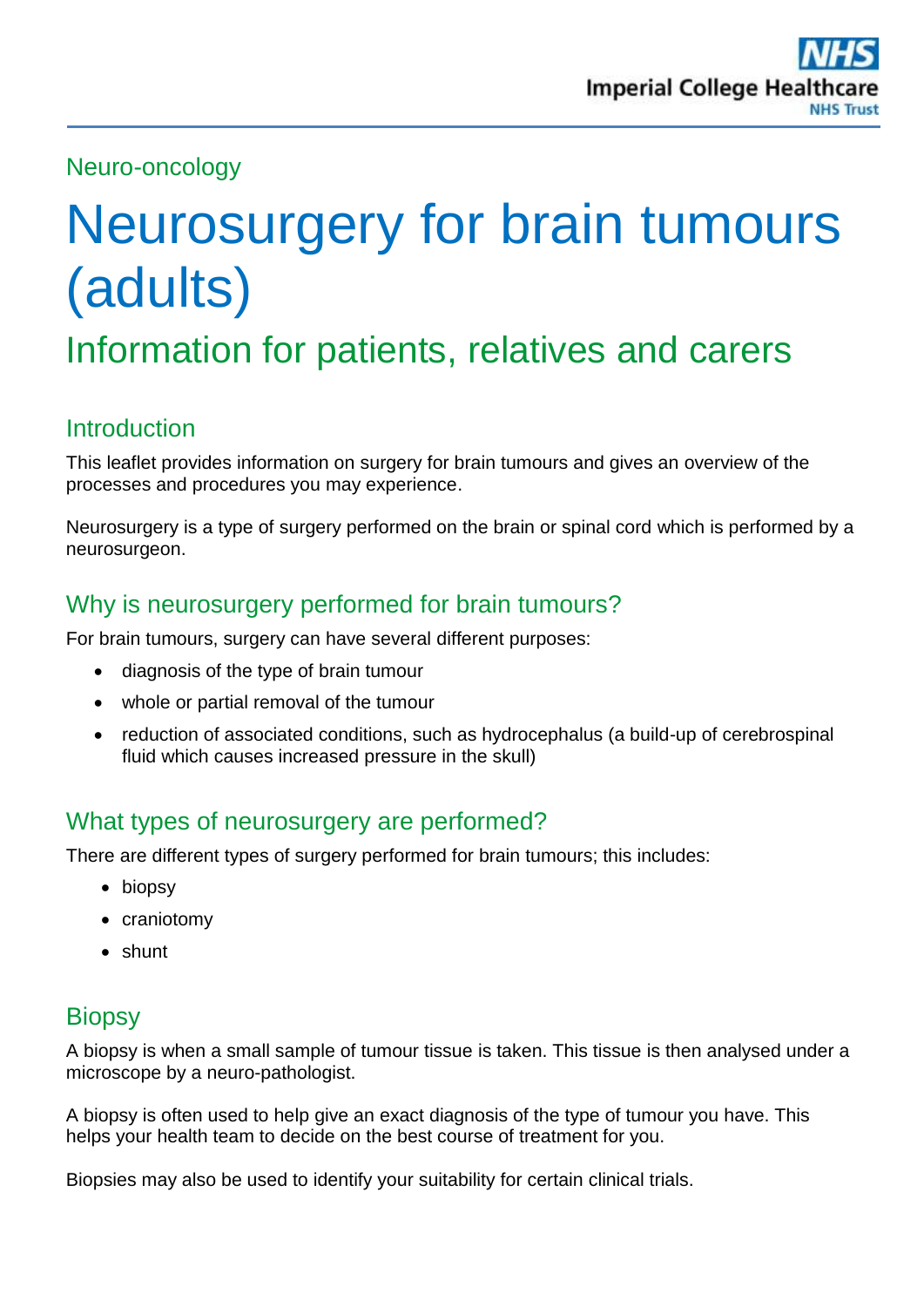#### **The biopsy procedure**

You will have an MRI or CT scan.

This is to provide exact information for the surgeon. Using a computer, the best surgical route into the tumour is determined. This technique is called 'stereotactic' or 'image guided biopsy'

- After the scan we will give you a general anaesthetic before your neurosurgeon drills a very small hole called a 'burr hole' into your skull. You will not be able to feel anything because you will be asleep
- The neurosurgeon will pass a needle through the burr hole and take a small sample of the tumour.

The sample is then sent to the laboratory for analysis

• A burr hole is usually closed by staples or stitches. We will give you information about if and when these need removing

The biopsy itself usually takes around two to three hours.

We may give you steroids to help with any swelling.

Biopsies are not always taken through a burr hole. Biopsies can also be taken during craniotomy procedures.

# **Craniotomy**

It is the most common type of surgery for brain tumour patients and it is usually used to remove all or part of the tumour.

Partial removal also known as 'debulking' or 'partial resection' can help reduce pressure symptoms. It can also sometimes make the remaining tumour cells more responsive to other treatments, such as chemotherapy and radiotherapy.

A craniotomy can be performed when you are awake or when you are asleep.

**Awake craniotomy** may be performed if the tumour is close to, or involves, areas of the brain that control important functions, such as speech, movement or breathing. The surgeon can map where in the brain exactly these areas are by stimulating them with a tiny electrical probe. They will continue to test these areas throughout the operation by asking you to speak or move to ensure they are working normally.

The aim with this procedure is to remove as much of the tumour as possible, whilst minimising the risks to these functions.

If your team feel an awake craniotomy is the best option for you, they will give you further information and support to prepare for the procedure.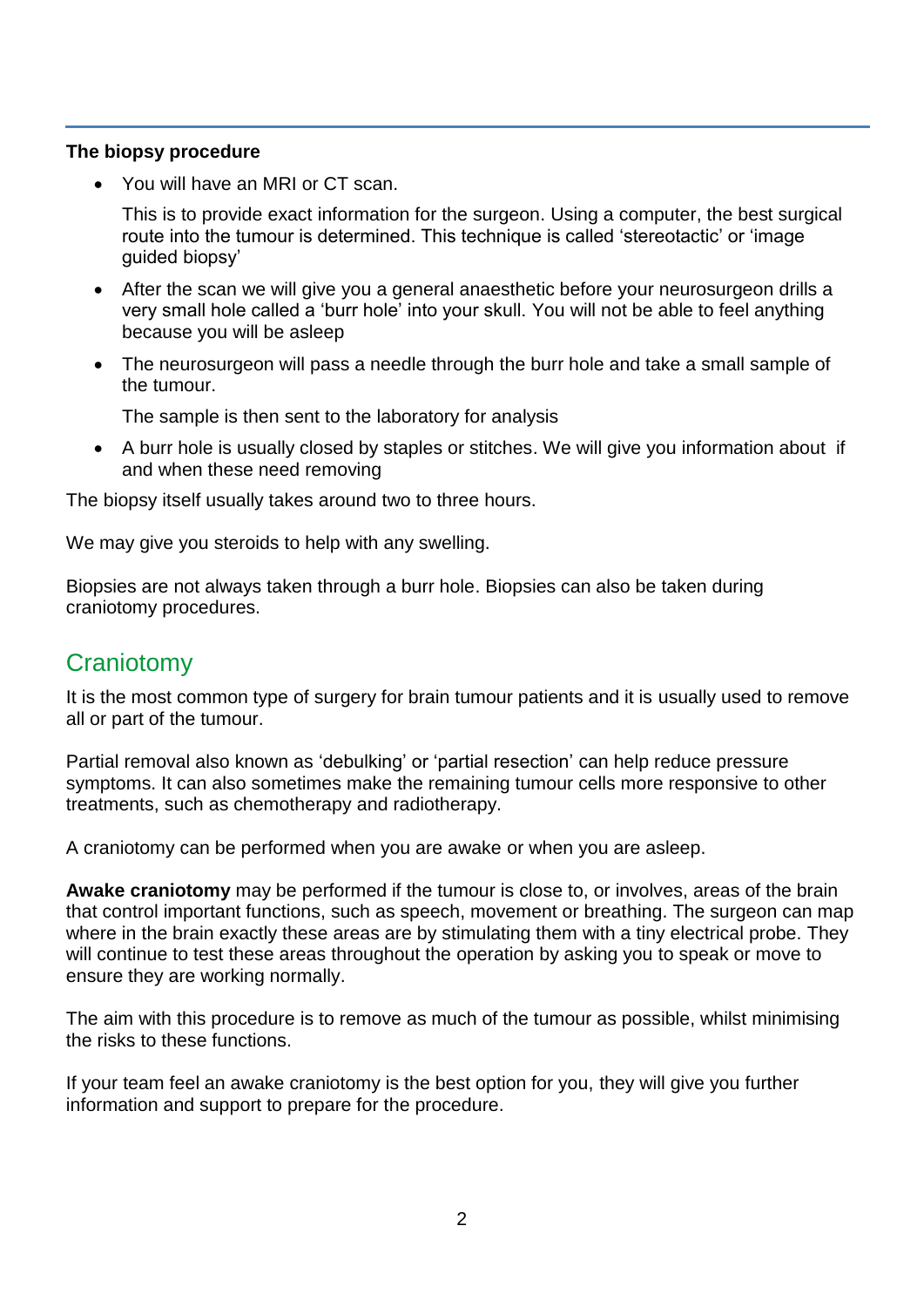#### **The craniotomy procedure**

- If you are having a standard craniotomy, we will give you a general anaesthetic to make you sleep. If you are having an awake craniotomy, you will be put to sleep for the first part of the operation and woken up later. It is important to know that the brain itself has no pain sensors, so you will not feel any pain during the operation
- A small area of your head may be shaved and the area cleaned
- You may be given a local anaesthetic to the part of your scalp that the neurosurgeon will need to cut. This is done to reduce any pain or discomfort after the surgery
- Once the skin has been cut, a section of your skull will be removed; this is called a 'bone flap' and allows the neurosurgeon to reach your brain
- If you are having an awake craniotomy and have been put to sleep for the first part of the operation, you will be woken at this point. This allows your neurosurgeon to map the brain and ensure it is functioning correctly. You may feel some pulling as the neurosurgeon works, but you should not feel any pain
- After your neurosurgeon has accessed your brain, they will remove all or part of the tumour. Often, it is not possible to safely remove the whole tumour; this depends on the position of the tumour
- Once the surgery is complete, your neurosurgeon will replace the bone flap and seal the wound using stitches or metal staples. If you are having an awake craniotomy, you will be put back to sleep before this happens

Any staples or stitches will usually be removed a week or two after surgery, but if you have dissolvable stitches there will be no need for them to be removed.

A craniotomy takes around four to six hours. Although depending on the part of the brain and the tumour's complexity, it could take significantly longer.

#### **Shunts**

Another reason you may have neurosurgery is because you need to have a shunt fitted.

Headaches are a common symptom of brain tumours. They can sometimes occur because of a build-up of cerebrospinal fluid (CSF) caused by the tumour. As CSF builds up, the pressure rises, which causes headaches. This build-up of CSF is known as hydrocephalus (or 'water on the brain').

To reduce this pressure, neurosurgeons can insert a tube, called a 'shunt', through your skull and into your brain to drain some of the excess fluid away.

The shunt has valves to ensure that it takes fluid in the correct direction, away from the brain and towards other parts of the body that can easily absorb it, such as the abdominal body cavity. It does not go into your stomach, so does not interfere with how you eat and digest food.

A shunt is not a cure for a brain tumour, but is used to try and improve symptoms related to the increased pressure in your skull.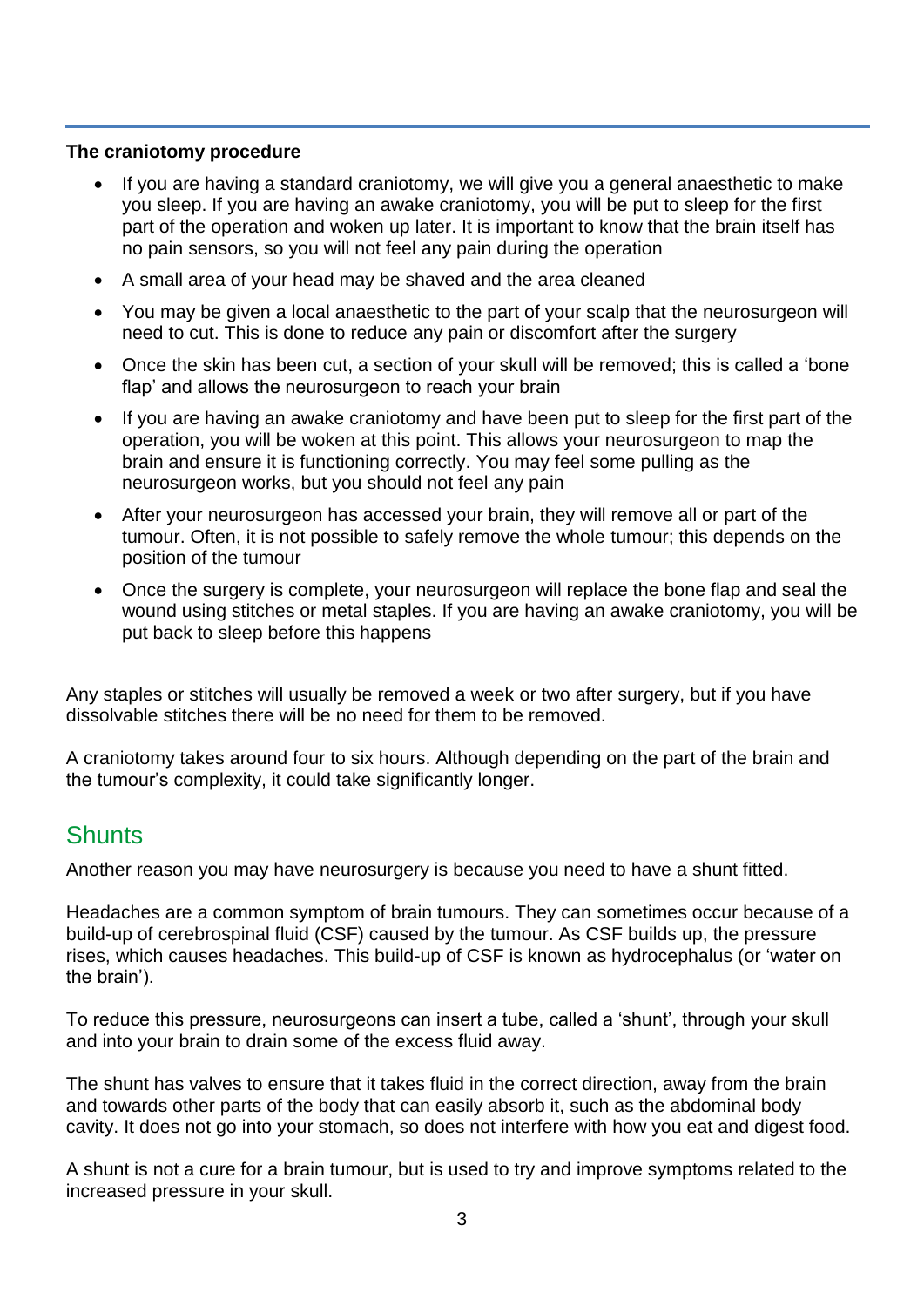The length of time that a shunt stays in place varies. If you need to have a shunt for a long period of time, you may have regular check-ups to ensure that it is still working as it should and that it has not become infected. However, regular check-ups are not always necessary once the shunt has been assessed as working well.

A shunt cannot be seen from outside the body, so other people will not know that it is there unless you tell them. You may be able to feel your shunt running down behind your ear.

You may have a 'programmed 'or 'variable shunt'. This only allows fluid to drain when the pressure becomes too high. If you have this type of shunt fitted, it is important to know the settings and ensure that when you have any scans done, the imaging department is aware beforehand. You are likely to need MRI scans in future; these scans use a magnet which can have an effect on the shunt setting meaning it will need to be re-set.

# Risk of undertaking surgery

Before surgery, a health professional will discuss the operation with you including any risks involved. It is important that you fully understand these risks, so you can make an informed decision about whether or not to have surgery. The risks will vary depending on the procedure but any brain surgery does carry risks, some of which are serious. You should ask as many questions as you need in order to make an informed decision.

#### How will I feel after surgery?

Many factors will influence how you feel after surgery, including:

- the type of surgery you have had
- the size of the tumour
- the location of the tumour

When you first wake up after brain surgery, you may have some swelling and bruising on your face. The symptoms you had before surgery may temporarily become worse. This is not unusual and is caused by the swelling in the brain after surgery.

You may experience some or all of the following temporary symptoms:

- vomiting or nausea from the anaesthetic (we can give you anti-sickness and pain relief tablets to reduce this)
- sore throat from the breathing tube used during the surgery
- headaches caused by some swelling in your brain. The swelling should settle within a few days; pain relief can be used to help relieve the headaches
- episodes of feeling dizzy or confused
- Difficulty swallowing. You may need to have your swallowing checked by a speech therapist before you are allowed to eat or drink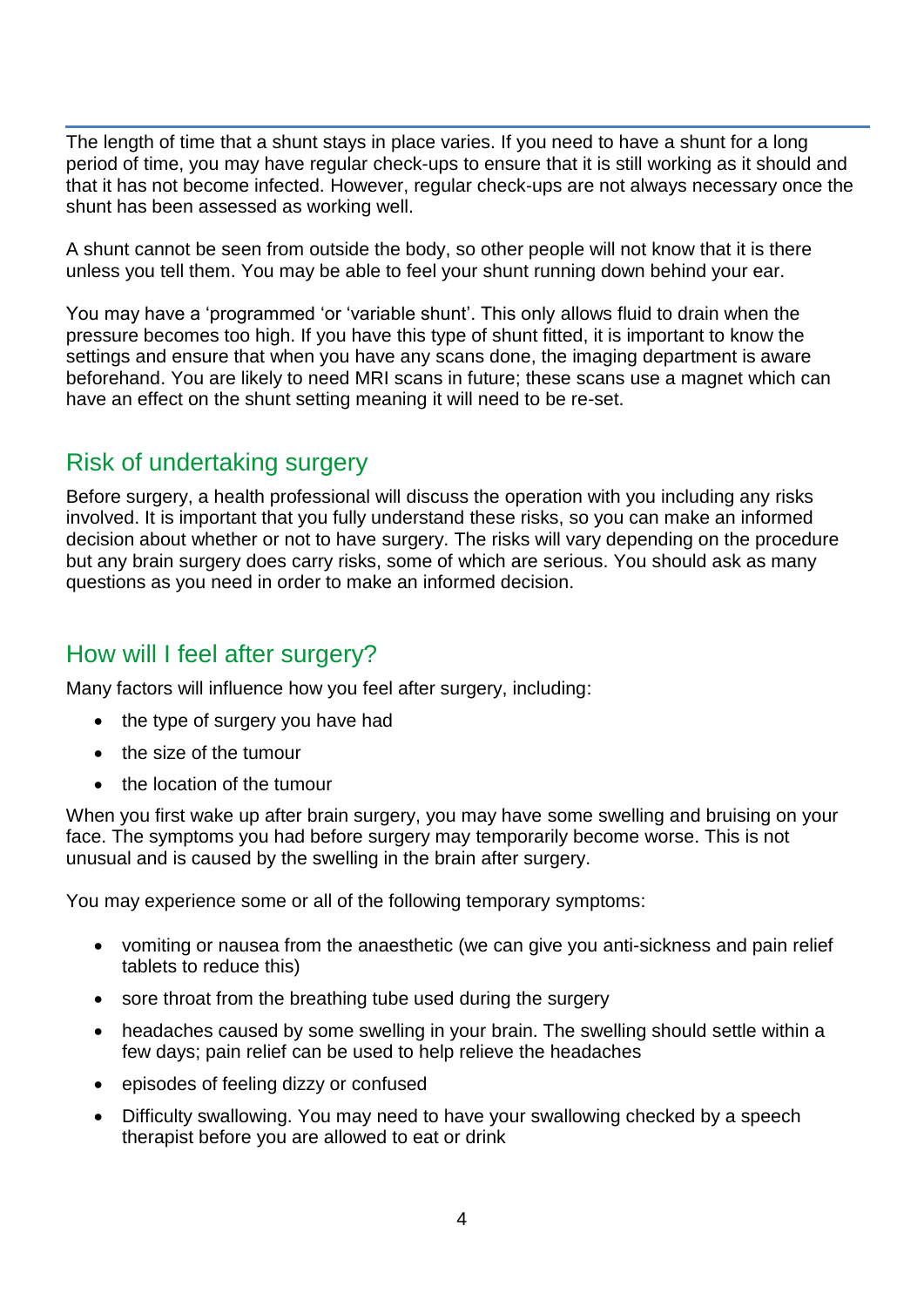- new symptoms which may improve, might include:
	- o personality changes
	- o poor balance and co-ordination
	- o speech problems
	- o weakness
	- o epileptic seizures (fits)
- You may feel tired

It is important to remember that these symptoms usually disappear fairly soon after surgery and that a team of health professionals will be taking care of you.

Before surgery, your consultant will discuss with you what to expect. Please make sure you ask all the questions you have before the surgery.

# How long will it be before I am back on my feet?

Neurosurgery is a major operation and you will need to rest for a number of days afterwards.

For the first few days, it is important that the pressure in your head does not increase; your healthcare team will be carefully monitoring this. Nurses will check you are lying in a suitable position, moving your arms and legs enough to allow blood flow and prevent thrombosis (blood clots) and ensuring your muscles don't stiffen.

We will discharge you from hospital once you are medically fit, but you may need some additional support at home.

# Wound care

On the ward we will advise you about:

- when your stitches/staples need to be removed
- whether your stitches/staples should be removed by the GP or in hospital
- When you should wash your hair (normally we would suggest using a mild shampoo to avoid irritation. When washing your hair for the first time the water may look brown/red from the cleaning solutions used during surgery

We will check your wound at your first outpatient clinic appointment after the operation. If you have any concerns about your wound before then please contact your specialist nurse for advice.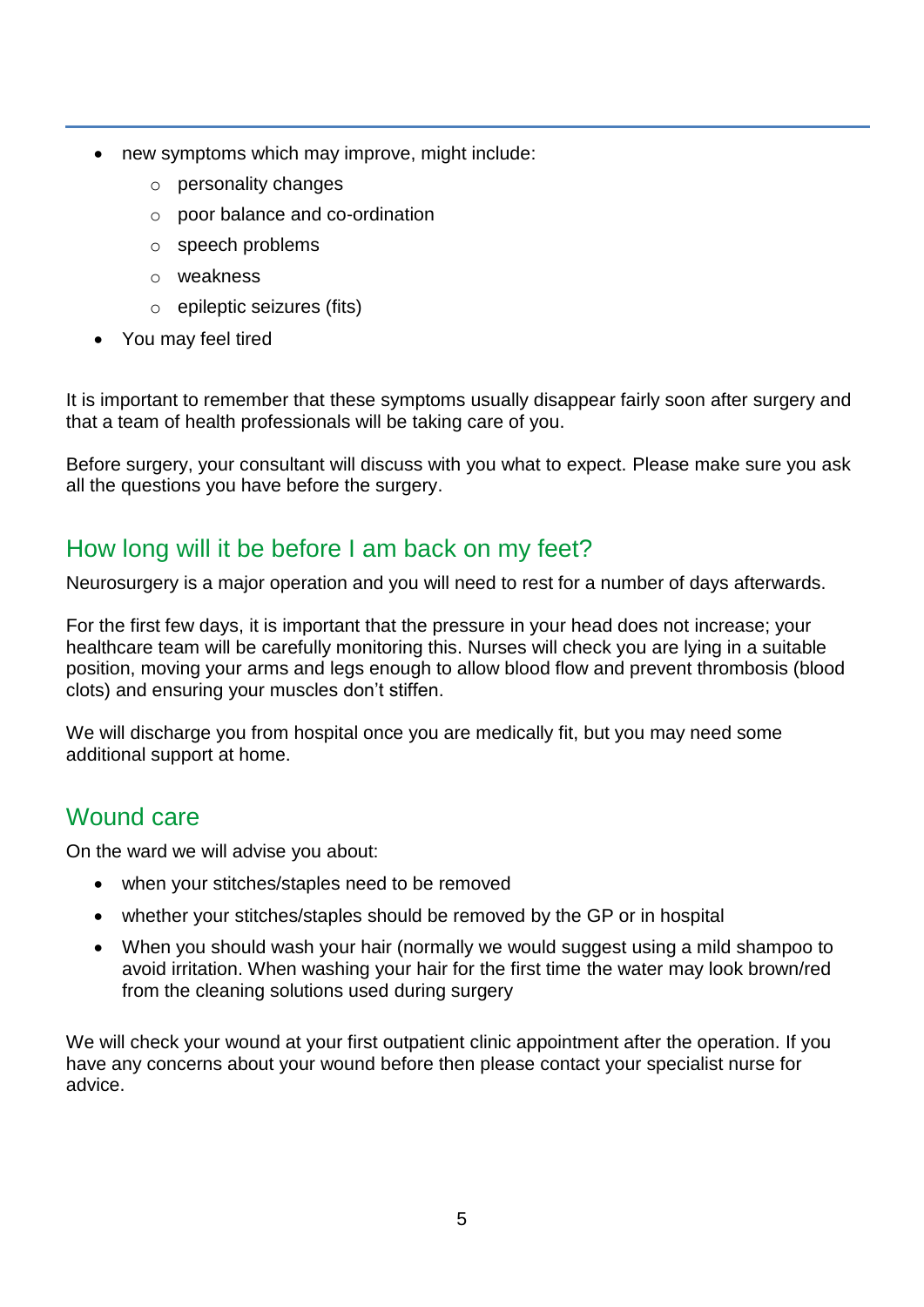#### How will I know if the surgery has been successful?

You are likely to have a brain scan a few days after surgery. This will give your healthcare team a good idea about whether any of the tumour remains and how much swelling of the brain there is.

#### Will surgery cure my tumour?

Before surgery, your consultant will discuss with you what the aim of the surgery is and whether they are attempting to remove all or just part of the tumour.

Often, surgery is not a cure but removing part of the tumour can make the remaining tumour cells more responsive to other treatments, such as radiotherapy and chemotherapy.

## I've had brain surgery – what's next?

Your consultant should talk through your treatment plan with you so that you know what to expect. After brain surgery, you may need to have other treatment, such as chemotherapy or radiotherapy.

It is common to be given steroids to help reduce post-operative swelling and minimise the pressure in your head. You will most likely be prescribed a steroid called Dexamethasone. Under the guidance of your consultant, you should be able to gradually stop taking steroids.

Some people experience seizures (or 'fits') before or after brain surgery caused by either the position of the tumour or increased pressure in the head. We may give you anti-epileptic medication as a preventative measure. The length of time you will need to take this medication varies, but it is not uncommon to have to take anti-epileptics long-term.

#### Will my hair grow back?

If you have had an area of your hair shaved before surgery, it will normally grow back.

# Will I be able to fly after brain surgery?

Please speak to your healthcare team. Normally, you will not be able to fly for four to six weeks after neurosurgery.

Travel insurance can be expensive or more difficult to get cover for following neurosurgery but there are some specialist insurers who may insure you to travel, the Maggie's Centre have a list of these.

# Will I be able to play sport after brain surgery?

Please seek advice from your doctor.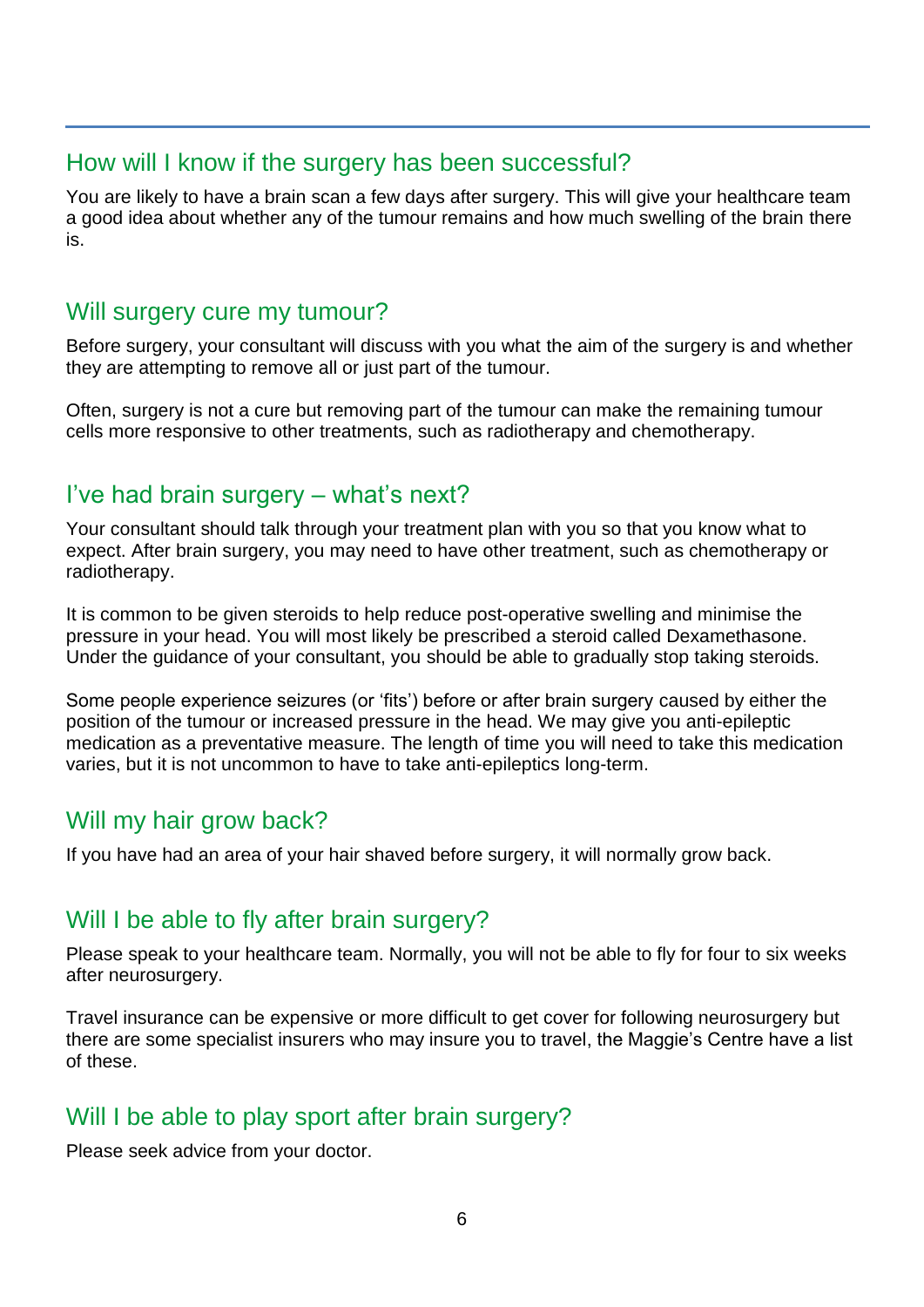Once you have fully recovered from surgery, there should be no reason not to take part in sports, although it is recommended that you avoid contact sports (those with significant physical contact between players), such as rugby and football.

Your healthcare team will be able to advise you on when you can begin playing sport again.

## Are there any long-term side effects of surgery?

Long-term side effects or difficulties after surgery can happen. Nerves or the brain itself can be damaged during surgery which can affect the particular function that they control within the body. The result of this damage is sometimes called a 'deficit'.

A deficit can be permanent or temporary. Even if it is temporary it can take months or years to fully recover from a deficit. It can include problems with speech, movement or difficulties in thought processes.

If this happens to you, professionals, such as speech and language therapists, occupational therapists, physiotherapists and clinical psychologists, can work with you to improve these functions. Do not be afraid to ask for additional support if you feel you need it.

# What if I am told I can't have surgery?

Whether neurosurgery is possible often depends where the tumour is positioned. Sometimes, it would be too risky to operate as the tumour may be very close to, or wrapped around, an important structure in the brain. In these cases any benefit of surgery would be outweighed by the risks.

If your consultant does not think surgery is appropriate for you, this will be discussed when the consultant outlines the treatment options explaining why surgery is not possible. . This is so you can understand why it is not being advised in your situation. If you are still unhappy or unsure about their decision, you can ask for a second opinion from another consultant. Your current consultant or GP can help to arrange this.

#### How to contact us

Imperial College Healthcare NHS Trust has a **Macmillan navigator service**, which can answer questions on behalf of the relevant clinical nurse specialists (CNSs). Navigators, will also refer you to CNS teams, and to other specialist clinical staff, as needed. The service is available Monday to Friday 08.00–17.00.

Telephone: **020 3313 0303** 

Outside of these hours, please contact your GP or phone NHS 111.

#### Further sources of support and information

**Macmillan Cancer Support** Helpline: **0808 800 000** (Monday to Friday, 09.00-20.00) www.macmillan.org.uk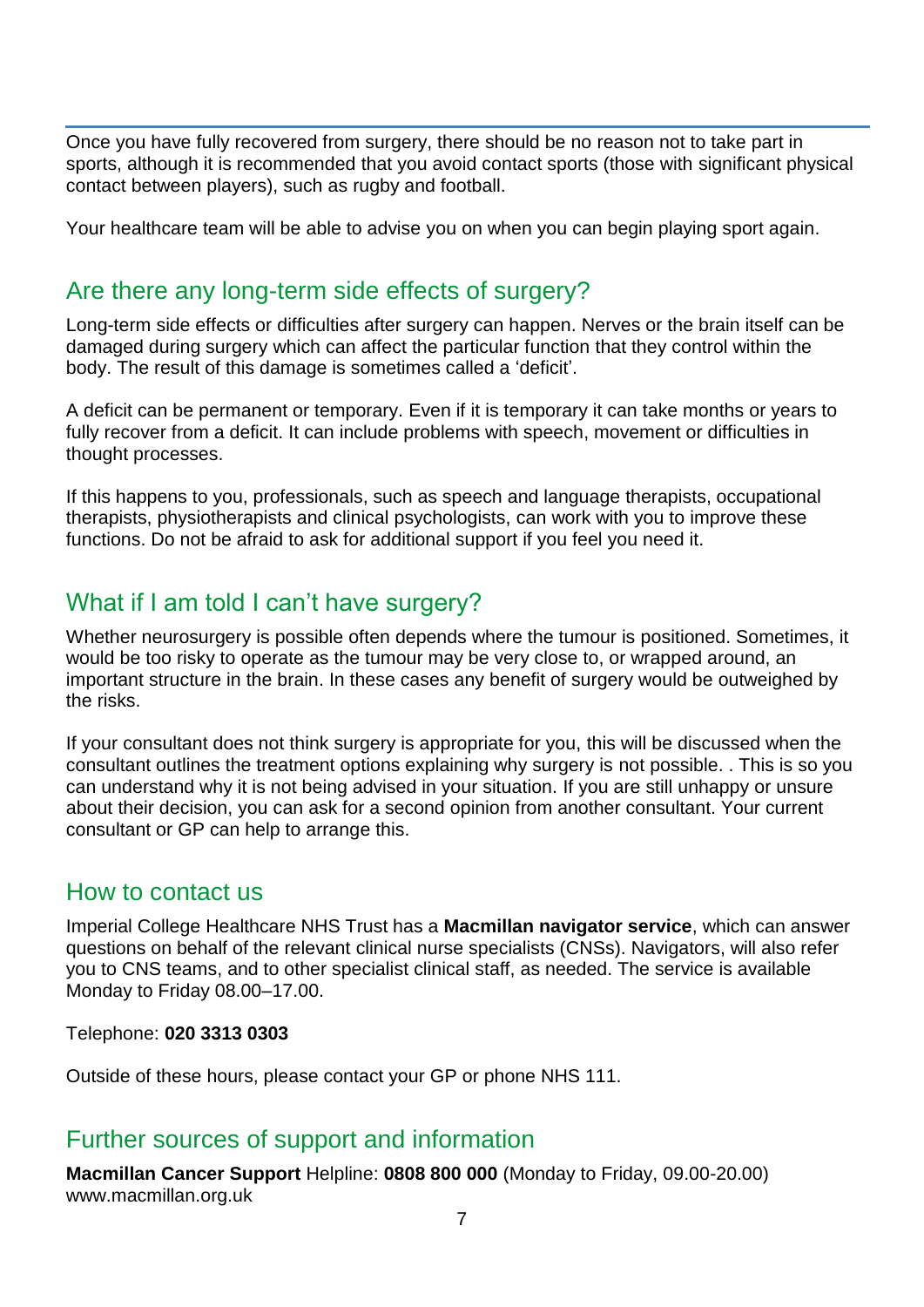#### **Macmillan Cancer Information and Support Service at Charing Cross and Hammersmith hospitals**

The information centre at Charing Cross Hospital and the Infopod at Hammersmith Hospital provide support, practical and signposting advice to anyone affected by cancer. These drop-in services are set in friendly, non-clinical environments in which people affected by cancer can discuss private and emotional needs.

The centre is located on the ground floor of Charing Cross Hospital, telephone: **020 3313 0171** and is open (except bank holidays):

- Monday, Tuesday, Wednesday and Thursday 08.00-17.00
- Friday 09.00-17.00 (Volunteer only)

The Infopod is located on the ground floor of the Garry Weston Centre at Hammersmith Hospital, telephone: **020 3313 4248** and is open (except bank holidays):

- Monday and Tuesday 09.00-17.00
- Wednesday, Thursday, Friday 09.00-16.00

#### **Maggie's Cancer Caring Centre**

Maggie's is a cancer charity that provides the emotional, practical and social support that people with cancer may need. The centre combines striking buildings, calming spaces, professional experts offering professional support, and the ability to talk and share experiences with a community of people who have been through similar experiences. Designed by leading architects, Maggie's centres are warm, friendly and informal places full of light and open space with a big kitchen at their heart. Maggie's West London is located in the grounds of Charing Cross Hospital but is independent of our hospital. The centre is open Monday to Friday, 09.00- 17.00. For more information please call 020 7386 1750.

# How do I make a comment about my visit?

We aim to provide the best possible service and staff will be happy to answer any of the questions you may have. If you have any **suggestions** or **comments** about your visit, please either speak to a member of staff or contact the patient advice and liaison service (**PALS**) on **020 3313 0088** (Charing Cross, Hammersmith and Queen Charlotte's & Chelsea hospitals), or **020 3312 7777** (St Mary's and Western Eye hospitals). You can also email PALS at **imperial.pals@nhs.net** The PALS team will listen to your concerns, suggestions or queries and is often able to help solve problems on your behalf.

Alternatively, you may wish to complain by contacting our complaints department:

Complaints department, fourth floor, Salton House, St Mary's Hospital, Praed Street London W2 1NY

Email: **ICHC-tr.Complaints@nhs.net** 

Telephone: **020 3312 1337 / 1349**